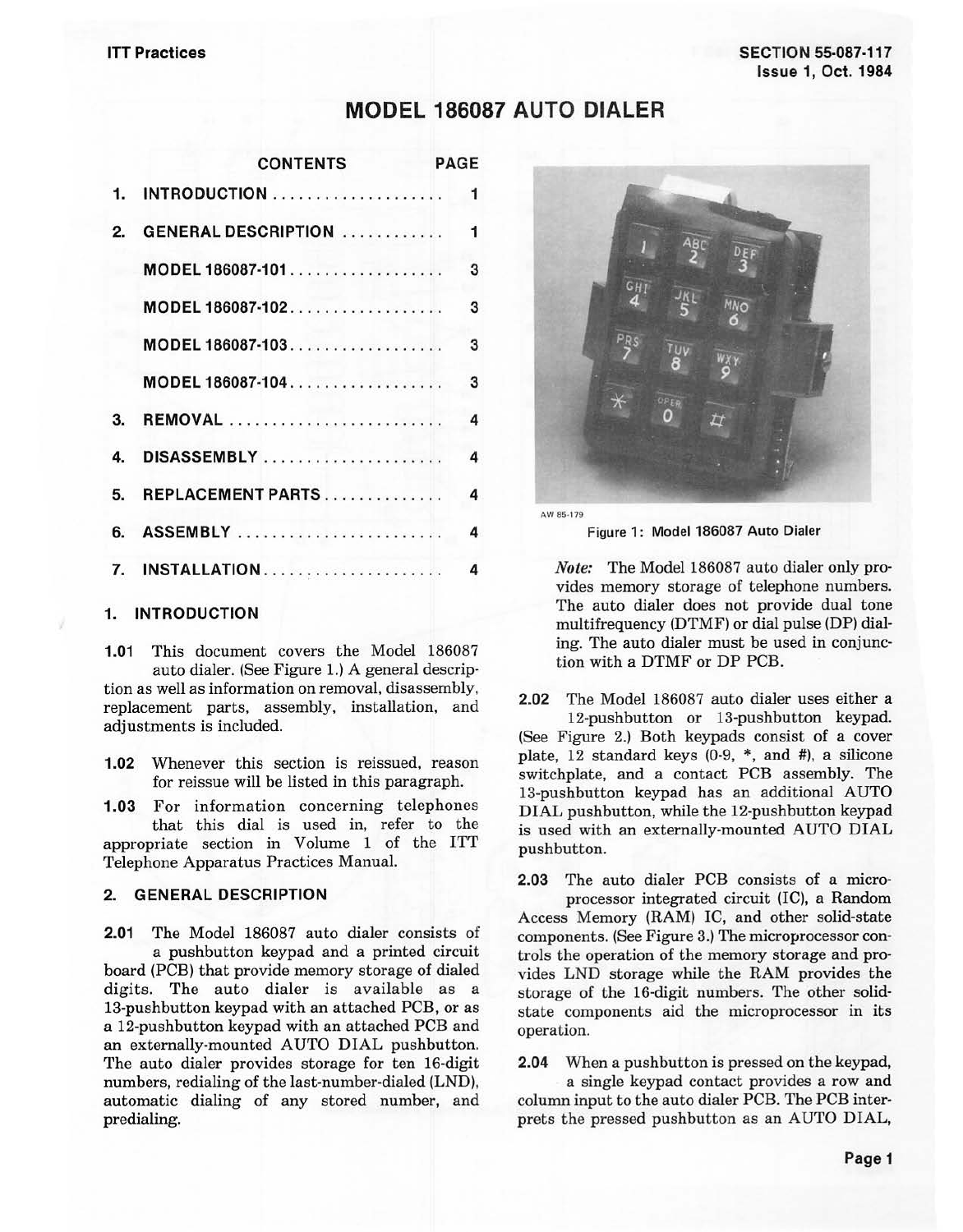

Figure 2: Model 186087 Auto Dialer, Exploded View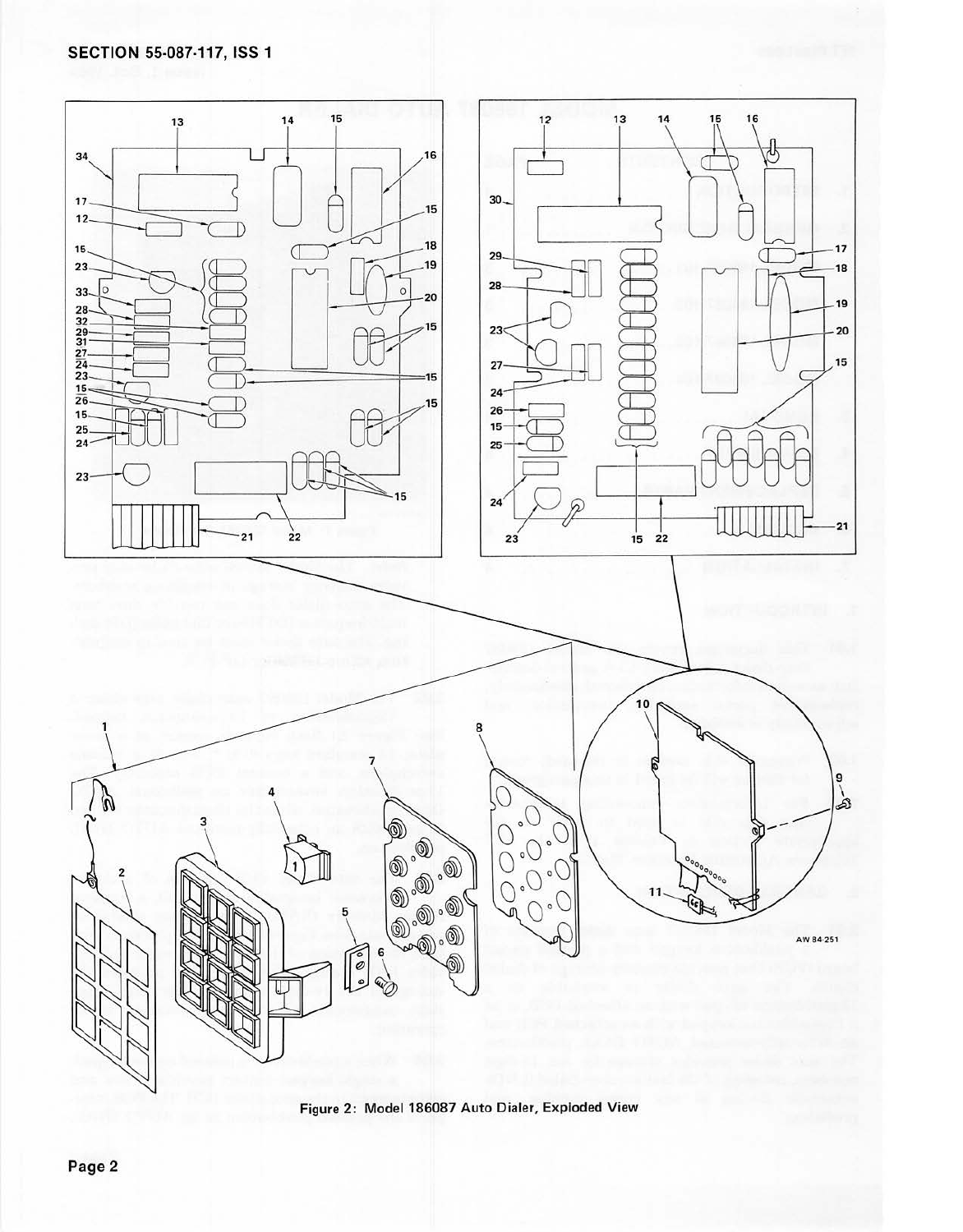#### **155 1, SECTION 55-087-117**



**Figure 3: Model 186087 Auto Dialer, Block Diagram** 

control(\* or#), or number (0·9) key, and operates in **MODEL 186087-101**  accordance with the sequence of keys pressed. Refer to the appropriate document containing the station operating instructions.

**2.05** The output of the auto dialer is transmitted to a DTMF or DP PCB. This output is a row and column signal in the same format as the standard keypad output. This enables the auto dialer to be used in place of a standard keypad.

**2.06** Operations that are controlled by the microprocessor are storage, LND, and predialing.

The storage feature allows a number to be stored directly or as LND while the handset is on-hook. Predialing allows a number to be entered while the handset is on-hook, and then dialed automatically by going off-hook, selecting a line (if required), and pressing the AUTO DIAL pushbutton twice.

**2.07** The auto dialer allows for a pause to be entered between any two digits entered on the keypad. The pause suspends dialing until the redial pushbutton(#) is pressed. Up to eight pauses can be inserted.

**2.08** The Model 186087 auto dialer is identified by a code number stamped in ink on the front of the cover plate. Refer to Table A for ordering information and for an explanation of each code. Variations of the Model 186087 auto dialer are briefly discussed in the following paragraphs.

**2.09** The Model 186087-101 auto dialer has a 12 pushbutton keypad with metropolitan-style pushbuttons displaying both letters and numerals. The auto dialer is designed to be used with an external AUTO **DIAL** pushbutton in single-line telephones.

#### **MODEL 186087-102**

**2.10** The Model 186087-102 auto dialer is the same as the Model 186087-101 auto dialer except it is used in multibutton electronic telephone subsets with the ITT System 3100.

#### **MODEL 186087-103**

**2.11** The Model 186087-103 auto dialer has a 13-pushbutton keypad with metropolitanstyle pushbuttons displaying both letters and numerals. The 13th pushbutton is an AUTO DIAL pushbutton, used in multibutton electronic telephone subsets with the ITT EKS-801.

#### **MODEL 186087-104**

**2.12** The Model 186087-104 auto dialer is the same

as the Model 186087-103 auto dialer except it is used in multibutton electronic telephone subsets with the ITT System 3100.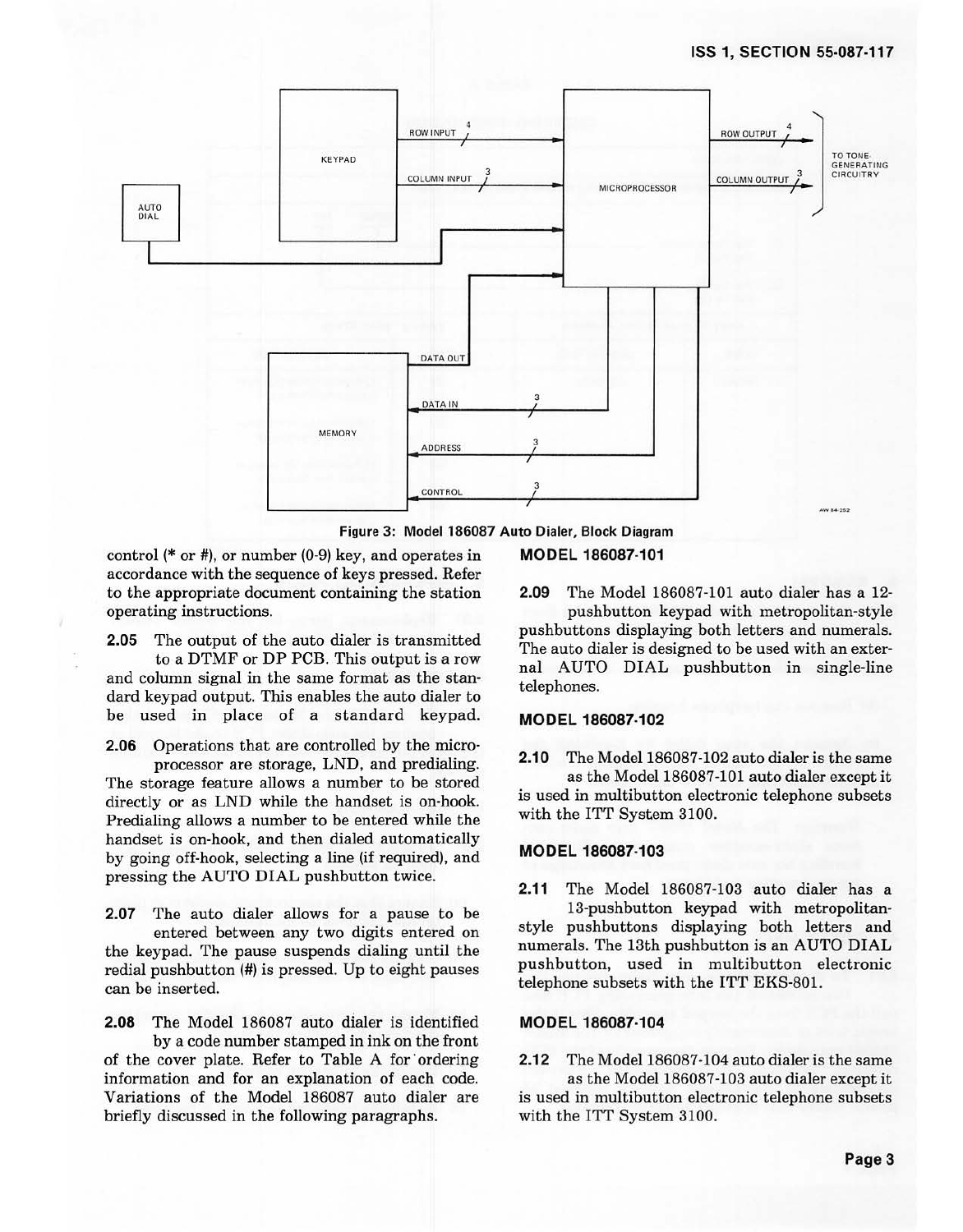#### TABLE A

#### ORDERING INFORMATION

| <b>CODE NUMBERS</b>      |                                                       |                   |                                                      |
|--------------------------|-------------------------------------------------------|-------------------|------------------------------------------------------|
|                          | DIAL CODE NUMBERS ARE FORMED IN TWO STEPS AS FOLLOWS: |                   |                                                      |
|                          |                                                       |                   | 101<br>186087                                        |
| Dial Model Number<br>(1) |                                                       |                   |                                                      |
| (See Part 1)             |                                                       |                   |                                                      |
| Dial Style<br>(2)        |                                                       |                   |                                                      |
| (See Part 2)             |                                                       |                   |                                                      |
| PART <sub>1</sub>        | <b>DIAL MODEL NUMBER</b>                              | PART <sub>2</sub> | <b>DIAL STYLE</b>                                    |
| CODE                     | <b>DESCRIPTION</b>                                    | CODE              | <b>DESCRIPTION</b>                                   |
| 186087                   | <b>Auto Dialer</b>                                    | 101               | 12-Pushbutton Metropolitan<br>(Letters And Numerals) |
|                          |                                                       | 102               | 12-Pushbutton Metropolitan<br>(Letters And Numerals) |
|                          |                                                       | 103               | 13-Pushbutton Metropolitan<br>(Letters And Numerals) |
|                          |                                                       | 104               | 13-Pushbutton Metropolitan                           |

#### **3. REMOVAL**

- **3.01** To remove the Model 186087 auto dialer from the telephone, proceed as follows:
	- (a) Remove the telephone faceplate if required.
	- (b) Remove the telephone housing.
	- (c) Remove the auto dialer by loosening the screw on the side of each mounting bracket, and disconnecting the auto dialer leads.

*Warning: The Model 186087 auto dialer contains static-sensitive components. Personnel handling the auto dialer must have knowledge of proper handling techniques.* 

### **4. DISASSEMBLY**

**4.01** To disassemble the auto dialer, remove the two screws on the tone-generating PCB and pull the PCB from the keypad assembly. This is the lowest level of disassembly suggested for the\_ Model 186087 auto dialer. Further disassembly of the PCB requires removal of components. Further disassembly of the keypad requires removal of plastic stakes that hold-the assembly together.

#### **5. REPLACEMENT PARTS**

**5.01** Replacement parts for the Model 186087 auto dialer are listed in Table B.

#### **6. ASSEMBLY**

**6.01** To assemble the Model 186087 auto dialer, connect the auto dialer PCB to the keypad at the eight-pin connector and install the two retaining screws.

#### **7. INSTALLATION**

- **7.01** To install the Model 186087 auto dialer, proceed as follows:
	- (a) Ensure that the electrostatic shield is in place on the dial prior to installation.
	- (b) Connect the auto dialer leads. Refer to the cir· cuit label for the telephone being assembled.
	- (c) Mount the auto dialer in the dial mounting brackets and tighten the screws.
	- (d) Install the telephone housing.
	- (e) Install the telephone faceplate if removed.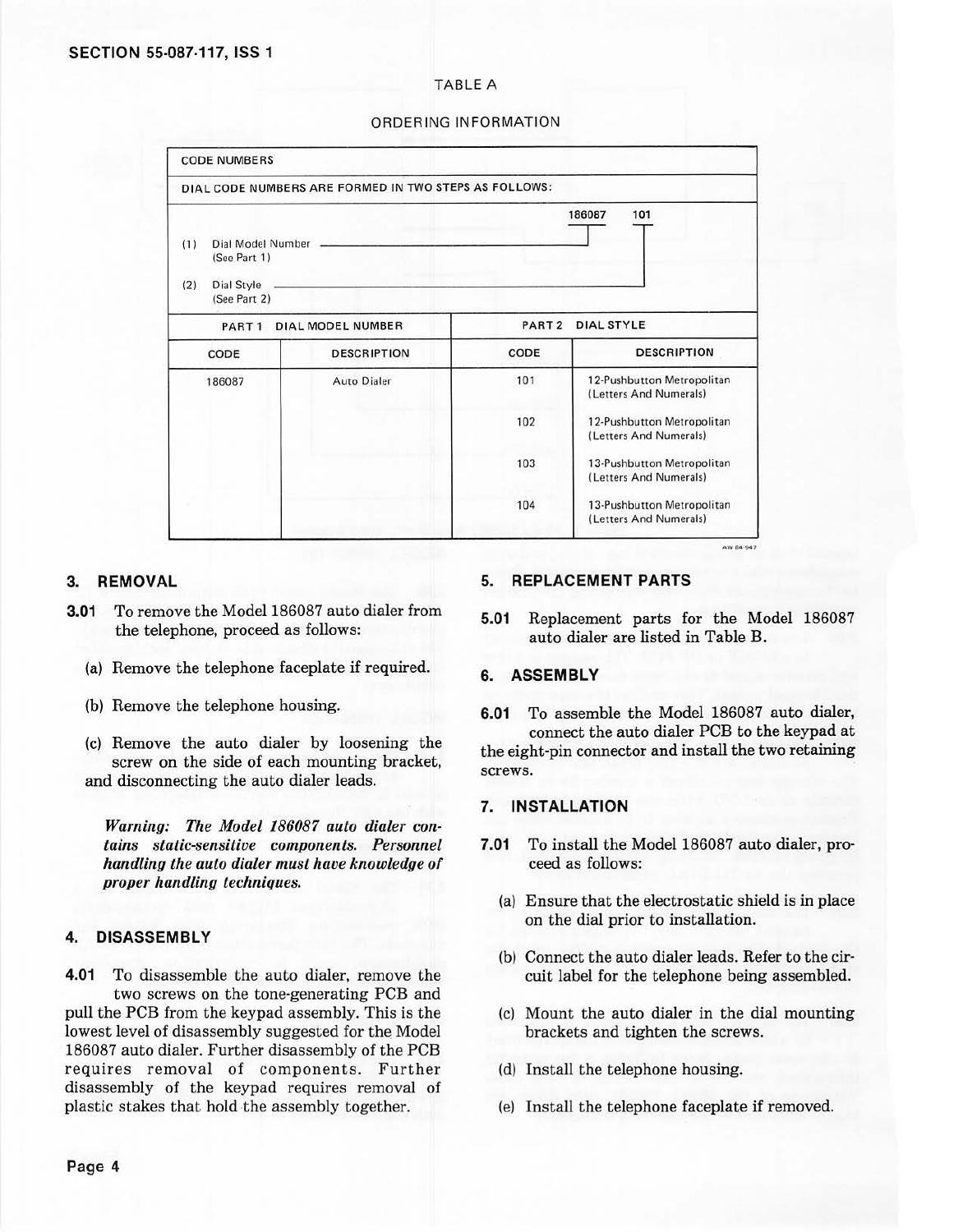## TABLE B

# REPLACEMENT PARTS LIST

| <b>INDEX</b><br><b>NO</b> | PART<br><b>NUMBER</b> | <b>DESCRIPTION</b>                   |                         | <b>QUANTITY USED</b>     |                          |                |  |
|---------------------------|-----------------------|--------------------------------------|-------------------------|--------------------------|--------------------------|----------------|--|
|                           |                       | Model 186087 Auto Dialer             | 101                     | 102                      | 103                      | 104            |  |
| 1                         | 184475-105            | Keypad Assembly                      | 1                       | 1                        |                          |                |  |
| $\mathbf{1}$              | 184500-101            | <b>Keypad Assembly</b>               | -                       |                          | $\mathbf{1}$             | 1              |  |
| $\overline{\mathbf{c}}$   | 186129-102            | Shield, Electrostatic                | 1                       | $\mathbf{1}$             | $\overline{\phantom{0}}$ |                |  |
| $\overline{\mathbf{c}}$   | 186129-103            | Shield, Electrostatic                | -                       |                          | $\mathbf{1}$             | 1              |  |
| 3                         | 184477-101            | Plate, Cover                         | $\mathbf{1}$            | $\mathbf{1}$             | -                        |                |  |
| 3                         | 184491-102            | Plate, Cover                         | -                       | $\leftarrow$             | $\mathbf{1}$             | 1              |  |
| $\overline{4}$            | 184476-101            | Button<br>(1)                        | $\mathbf{1}$            | 1                        | $\mathbf{1}$             | 1              |  |
|                           | 184476-102            | (2)<br><b>Button</b>                 | 1                       | 1                        | 1                        | 1              |  |
|                           | 184476-103            | (3)<br><b>Button</b>                 | 1                       | 1                        | 1                        | 1              |  |
|                           | 184476-104            | (4)<br><b>Button</b>                 | 1                       | 1                        | 1                        | 1              |  |
|                           | 184476-105            | (5)<br><b>Button</b>                 | 1                       | 1                        | $\mathbf{1}$             | 1              |  |
|                           | 184476-106            | (6)<br><b>Button</b>                 | $\mathbf{1}$            | $\overline{1}$           | $\mathbf{1}$             | 1              |  |
|                           | 184476-107            | (7)<br><b>Button</b>                 | 1                       | 1                        | 1                        | 1              |  |
|                           | 184476-108            | (8)<br><b>Button</b>                 | 1                       | 1                        | 1                        | 1              |  |
|                           | 184476-109            | (9)<br><b>Button</b>                 | 1                       | 1                        | 1                        | 1              |  |
|                           | 184476-110            | $(*)$<br><b>Button</b>               | 1                       | 1                        | 1                        |                |  |
|                           | 184476-111            | (0)<br><b>Button</b>                 | 1                       | 1                        | 1                        | 1              |  |
|                           | 184476-112            | (# )<br><b>Button</b>                | $\mathbf{1}$            | $\mathbf{1}$             | 1                        | 1              |  |
|                           | 184476-133            | Button, AUTO DIAL (Not Shown)        | -                       |                          | 1                        | 1              |  |
| 5                         | 184479-101            | U-Nut                                | $\overline{\mathbf{c}}$ | $\overline{\mathbf{c}}$  | $\overline{\mathbf{c}}$  | 2              |  |
| 6                         | 075487-102            | Screw, Dial Mounting                 | $\overline{c}$          | $\overline{2}$           | $\ddot{\mathbf{2}}$      | $\overline{c}$ |  |
| $\overline{\phantom{a}}$  | 184478-101            | Switchplate, Silicone                | $\mathbf{1}$            | $\mathbf{1}$             | 1                        | 1              |  |
| 8                         | 184484-103            | PCB Assembly                         | 1                       | 1                        | -                        |                |  |
| 8                         | 184499-101            | <b>PCB Assembly</b>                  | -                       |                          | 1                        | $\mathbf{1}$   |  |
| $\overline{9}$            | 095971-104            | Screw, PCB Mounting                  | $\overline{2}$          | $\overline{2}$           | 2                        | $\overline{c}$ |  |
| 10                        | 186071-101            | PCB Assembly, Auto Dialer            | 1                       | -                        | -                        |                |  |
|                           | 186071-102            | PCB Assembly, Auto Dialer            | -                       | $\mathbf{1}$             |                          |                |  |
|                           | 601844-536            | PCB Assembly, Auto Dialer            | -                       |                          | $\mathbf{1}$             | $\equiv$       |  |
|                           | $-001$                |                                      |                         |                          |                          |                |  |
|                           | 601844-536            | PCB Assembly, Auto Dialer            | -                       |                          |                          | 1              |  |
|                           | $-002$                |                                      |                         |                          |                          |                |  |
| 11                        | 184113-101            | <b>Battery Clip Assembly</b>         | 1                       | 1                        | 1                        | 1              |  |
| 12                        | 181789-158            | Resistor, 100 K, 1/4 W, ±5%, R3      | 1                       | $\mathbf{1}$             | 1                        | 1              |  |
| 13                        | 185354-101            | IC, 256 X 4 RAM, U2                  | 1                       | 1                        | 1                        | 1              |  |
| 14                        | 181819-104            | Capacitor, 10 MFD, 15 V, C2          | 1                       | $\mathbf{1}$             | 1                        | 1              |  |
| 15                        | 180656-102            | Diode, 1N4148, CR1-14, CR16, CR19-25 | 22                      | 22                       |                          |                |  |
| 15                        | 180656-102            | Diode, 1N4148, CR1-10, CR12, CR14-20 | -                       | $\overline{\phantom{0}}$ | 18                       | 18             |  |
| 16                        | 185353-101            | IC, CMOS Binary Counter, U3          | $\mathbf{1}$            | 1                        | 1                        | 1              |  |
| 17                        | 184751-101            | Diode, Schottky, CR15                | 1                       | 1                        |                          |                |  |
| 17                        | 184751-101            | Diode, Schottky, CR11                | $\rightarrow$           |                          | 1                        | 1              |  |
| 18                        | 181179-273            | Resistor, 35.7 K, 0.1 W, ±1%, R5     | $\mathbf{1}$            | 1                        |                          |                |  |
| 18                        | 180951-206            | Resistor, 35.7 K, 0.1 W, ±1%, R5     | $\overline{a}$          | -                        | 1                        | 1              |  |
| 19                        | 182135-111            | Capacitor, 470 PFD, C1               | $\mathbf{1}$            | 1                        | 1                        | 1              |  |
| 20                        | 185355-102            | IC, CMOS Microprocessor, U1          | 1                       | 1                        | 1                        | 1              |  |
| 21                        | 184313-102            | Cable, Flat Ribbon                   | 1                       | 1                        | 1                        | 1              |  |
| 22                        | 184652-101            | Connector                            | 1                       | 1                        | 1                        | 1              |  |
| 23                        | 182076-101            | Transistor, Special 5484, Q1-Q3      | 3                       | 3                        | 3                        | 3              |  |
|                           |                       |                                      |                         |                          |                          |                |  |